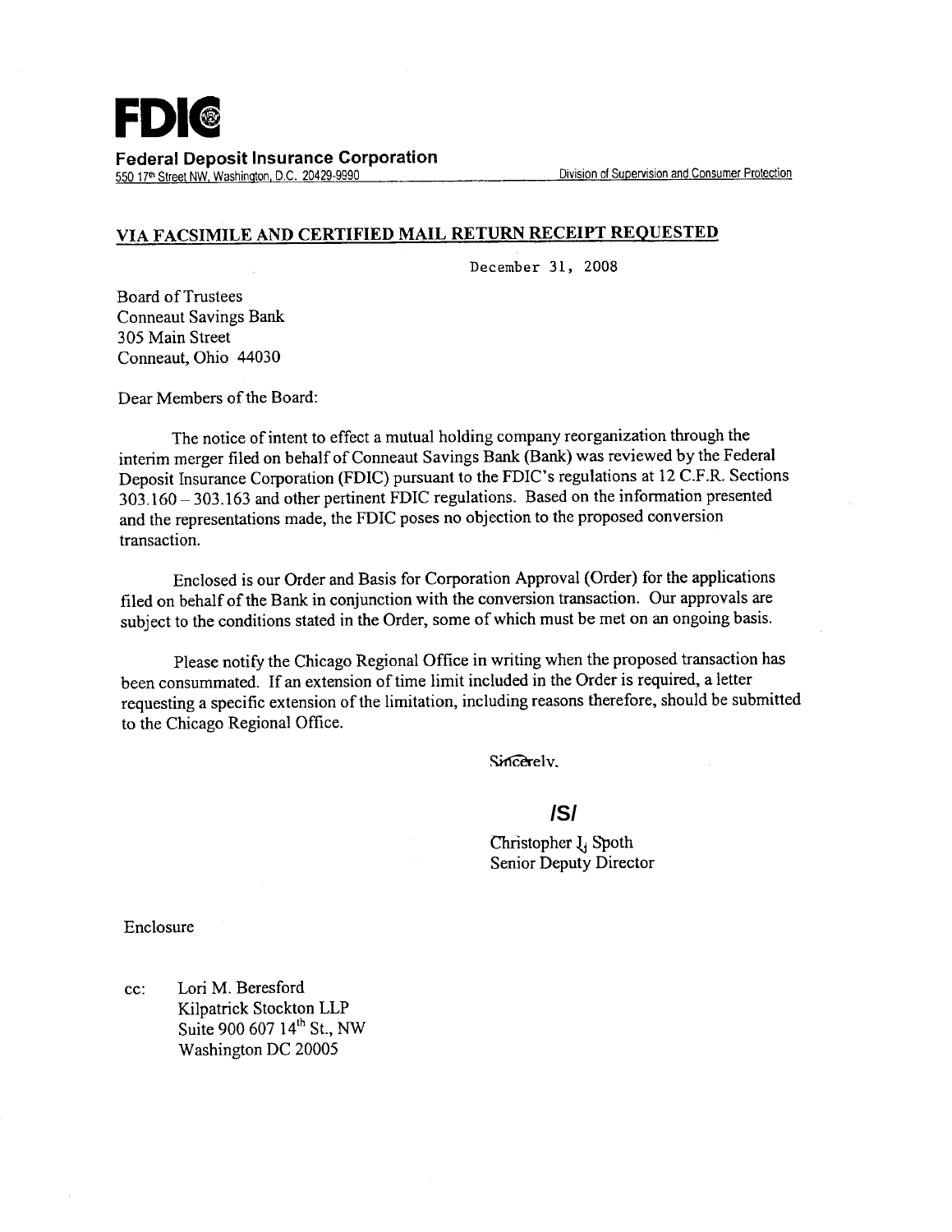## **FEDERAL DEPOSIT INSURANCE CORPORATION**

Conneaut Savings Bank Conneaut, Ashtabula County, Ohio Application for Consent to Merge

## **ORDER AND BASIS FOR CORPORATION APPROVAL**

Pursuant to Section 18(c) and other provisions of the Federal Deposit Insurance Act (FDI Act), an application has been filed on behalf of Conneaut Savings Bank, Conneaut, Ohio (Mutual Institution), currently an insured Ohio-chartered mutual savings bank with total resources of \$75,980,000 and total deposits of \$61,035,000 as of September 30, 2008, for the FDIC's consent to merge with Conneaut Interim Two Savings Bank (In Organization) (Interim Two), Conneaut, Ohio, a proposed new interim federally-chartered stock savings bank. Notice of the proposed transaction, in a form approved by the FDIC, has been published pursuant to the FDI Act.

The transaction is to effect the Mutual Institution's reorganization into the mutual holding company structure, which, solely to facilitate such undertaking, provides for:

- Mutual Institution to organize a stock bank holding company under the name of Conneaut Bancorp, Inc. (Stock HC), and a mutual holding company under the name Conneaut Savings, MHC (Mutual HC);
- Mutual Institution to convert to a Ohio-chartered stock savings bank (Stock Bank); and
- Mutual Institution to form an interim federal savings bank to merge with and into Stock Bank, with Stock Bank as the surviving entity (the Resultant Bank) and all of the initially issued stock of Stock Bank to be transferred to Mutual HC in exchange for membership interests in Mutual HC; and
- Mutual HC to contribute the capital stock of Stock Bank to Conneaut Bancorp, Inc. whereby Resultant Bank will become a wholly-owned subsidiary of Stock HC, which will in turn be a wholly-owned subsidiary of Conneaut Savings, MHC.

On the effective date of the reorganization, Conneaut Savings Bank will be a stock bank that is wholly owned by Conneaut Savings, MHC.

Applications for the establishment of Conneaut Bancorp, Inc., and Conneaut Savings, MHC have been approved by the Office of Thrift Supervision. Also, the Ohio Division of Financial Institutions granted Conneaut Savings Bank the authority to conduct a banking business and approved the establishment and operation of a stock savings bank as well as approved the holding company applications.

Following consummation of the merger, Conneaut Savings Bank will operate the same banking business, with the same management, at the same locations now being served by Mutual Institution. The proposed transaction, per se, will not alter the competitive structure of banking in the market served by the Mutual Institution. Conneaut Savings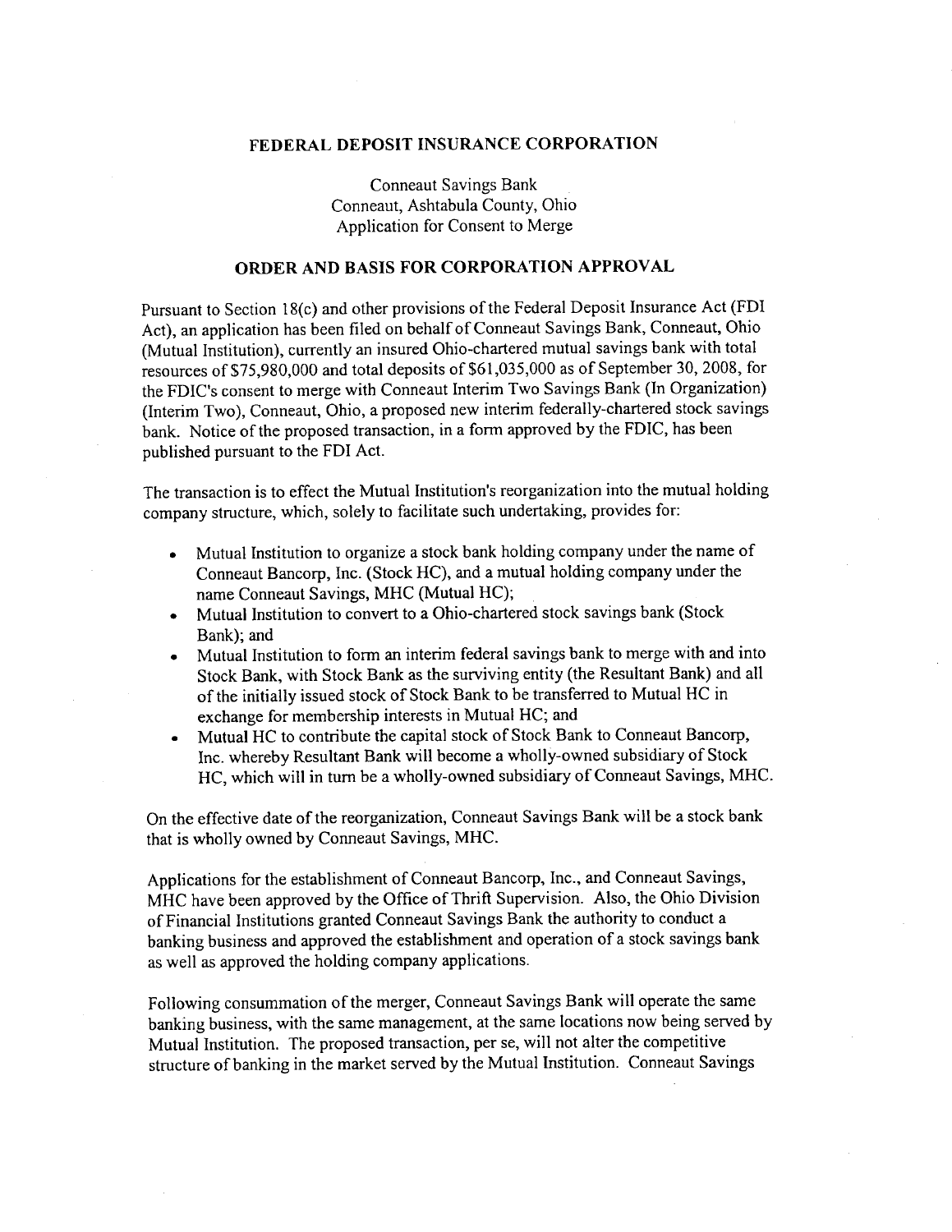Bank's main office will continue to be located at 305 Main Street, Conneaut, Ohio 44030.

A review of available information, including the Community Reinvestment Act (CRA) Statement of Mutual Institution discloses no inconsistencies with the purposes of the CRA. Resultant Institution is expected to continue to meet the credit needs of its entire community, consistent with the safe and sound operation of the institution.

In connection with the application, the FDIC has taken into consideration the financial and managerial resources and future prospects of the proponent banks and the resultant bank, and the convenience and needs of the community to be served. Having found favorably on all statutory factors and having considered other relevant information, it is the FDIC's judgment that the application should be and is hereby approved, subject to the following conditions:

1. That the transaction may not be consummated unless the Plan of Reorganization from Mutual Savings Bank to Mutual Holding Company receives prior approval by an affirmative vote of at least a majority of the total votes eligible to be cast by Mutual Institution's depositors;

2. That, except for the proposed transfer of stock to Conneaut Bancorp, Inc., no shares of the stock of Conneaut Savings Bank shall be sold, transferred or otherwise disposed of, to any person (including any Employee Stock Ownership Plan) unless prior notice is provided to, and non-objection is received from the FDIC;

3. That, prior to the sale, transfer, or other disposition of any shares of Conneaut Bancorp, Inc. by Conneaut Savings, MHC to any person (including any Employee Stock Ownership Plan), or a conversion of the mutual holding company to stock form, Conneaut Savings Bank will provide written notification to the FDIC and provide the FDIC with copies of all documents filed with state and federal banking and/or securities regulators in connection with such sale, transfer, disposition, or conversion;

4. That should any shares of the stock of Conneaut Savings Bank or Conneaut Bancorp, Inc. be issued to persons other than Conneaut Savings, MHC, any dividends waived by Conneaut Savings, MHC must be retained by Conneaut Bancorp, Inc. or Conneaut Savings Bank and segregated, earmarked, or otherwise identified on the books and records of Conneaut Bancorp, Inc. or Conneaut Savings Bank; such amounts must be taken into account in any valuation of the institution, and factored into the calculation used in establishing a fair and reasonable basis for exchanging shares in any subsequent conversion of Conneaut Savings, MHC to stock form; such amounts shall not be available for payment to, or the value thereof transferred to, minority shareholders, by any means, including through dividend payments or at liquidation;

5. That any change in proposed management, including the board of directors, will render this approval null and void unless such proposal is approved by the FDIC prior to the consummation of the proposed transaction.